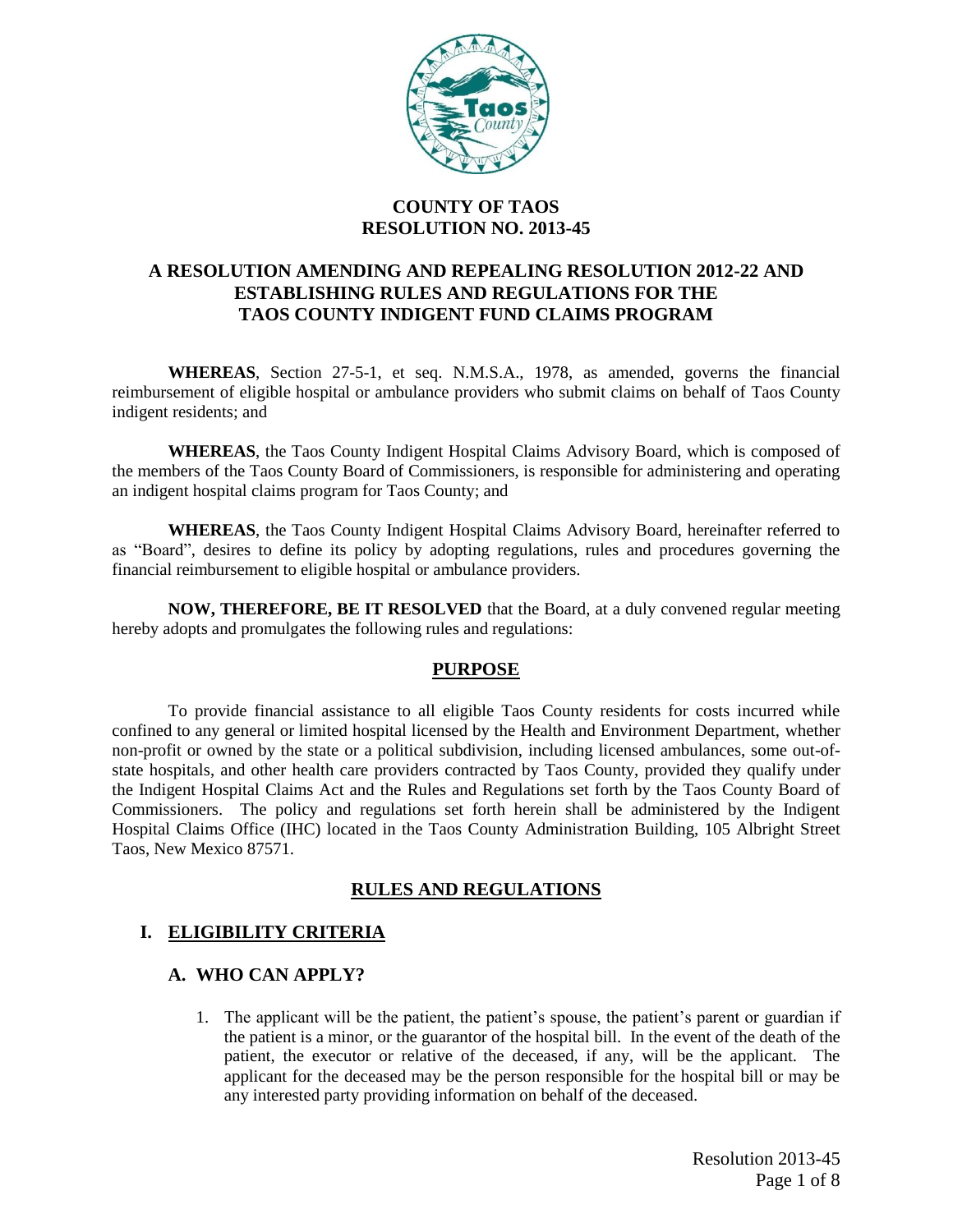- 2. Applications will not be accepted by the IHC staff prior to the hospitalization of the indigent patient.
- 3. Appointments for interviews by the IHC staff may be made if the date of hospitalization is definite and as long as the interview will take place after the hospitalization.
- 4. Adult and juvenile inmates/detainees of the Taos County Detention Center are presumed to be indigent and therefore will be eligible claimants under this resolution if they do not qualify for other insurance. At the request of the Indigent Fund Coordinator, Detention Center personnel will submit to IHC a copy of the Arrest/Booking Record verifying the detention date(s).

## **B. THE APPLICANT MUST BE MEDICALLY INDIGENT**

- 1. "Indigent Patient" means a person to whom an ambulance service or a hospital has provided medical care or ambulance transportation and who can normally support himself and his dependents on present income and liquid assets and other household assets available to him but, taking into consideration his income and those assets and his requirements for other necessities of life for himself and his dependents, is unable to pay the costs of ambulance transportation or medical care administered or both. The term "indigent patient" includes a minor who has received medical care, ambulance transportation or both and whose parent(s) or person having his or her custody who is legally obligated to pay said minor's medical expenses would qualify as an indigent patient pursuant to the above definition.
- 2. "Other Household Assets" include mineral interests, water rights, interest in real property, excluding primary home, checking or savings, certificates of deposit, savings bonds, stocks, corporate/government bonds, mutual funds, investment securities, except those held in a retirement account under Section  $410(K)$ . For persons to qualify as an indigent patient, their liquid assets and other household assets may not exceed \$10,000 for a single person and \$20,000 for a family.

# **C. RESIDENCY**

- 1. The indigent patient must have been domiciled in Taos County continuously for not less than three (3) months prior to the date of ambulance service or hospitalization.
- 2. Taos County residents that are attending college, are temporarily employed, or are at job training residing out of Taos County, with the intent to return, will be considered for payment based on the evidence presented to the Board, such as correspondence, employer's statements, utility bills, proof of enrollment in school or any other means, by which intent may be weighed. The burden of proof to establish indignecy will be on the indigent patient.
- 3. "Domiciled" is defined as being physically present within the County of Taos within the three (3) month period with the concurrent intention to make the County of Taos one's permanent residence and home. If the applicant has not been continuously physically present within the County for the three (3) month period, the applicant may still meet the definition of being a domiciliary of the County if the applicant is able to establish that the applicant undeniably has an attachment to the County through his or her established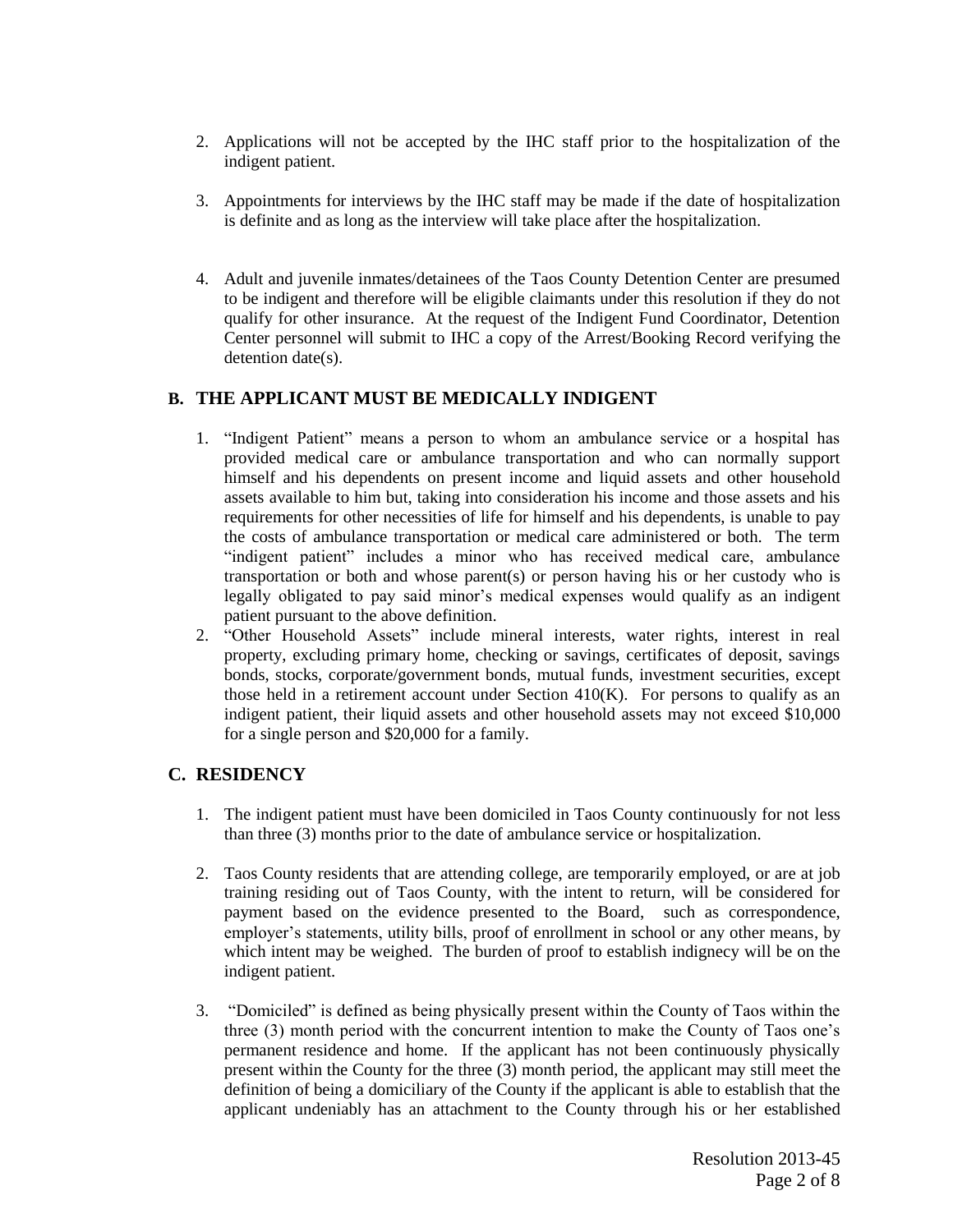residence here, and his intent to return to the County if in fact he has been temporarily absent.

### **D. INCOME**

1. The Board hereby further resolves that, in order to be eligible, the applicant and/or patient's gross annual income together with spouse's or partner's income cannot exceed an amount in which is fifty percent (50%) greater than the per capita personal income for New Mexico as shown for the most recent year as published by the United States Department of Commerce. A single person's income, who is not a head of household, cannot exceed an amount equal to the per capita personal income for New Mexico as shown for the most recent year as published by the United States Department of Commerce. Self-employed individuals will be considered on a case by case basis.

## **E. OTHER ASSISTANCE**

- 1. The IHC staff and the hospital and/or ambulance service shall notify each other if the indigent patient is eligible under other public or private assistance or has a liability claim.
- 2. If there is a liability claim pending such as workman's compensation, a lawsuit due to bodily injury or other third party claim, the Board will request that the hospital provide it with information detailing the outcome of such liability claim.
- 3. All hospital or ambulance services shall reimburse the IHC Board for any payments received from any insurance company whether it be workman's compensation or general liability or any payment as a result of any legal action taken.
- 4. In cases involving other assistance or liability claim, the IHC Office will complete the verification process. If the indigent patient is found eligible for possible assistance, the IHC will await placing the claim on the Agenda for the Board approval until the hospital notifies the IHC on the outcome of the claim for payment from other assistance or liability claim. The IHC will then submit the claim for Board action.
- 5. The IHC Fund is not intended to serve as reimbursement to the patient/guarantor for payment previously made to the hospital. The IHC Fund is also not intended to replace any program, public or private, but to supplement them when necessary if the eligibility requirements are met as a means of meeting the hospital or ambulance cost of the indigent patient.

# **II. PROCEDURE FOR FILING CLAIMS**

A. Claims should be filed by the hospital or ambulance service where such provider is situated within Taos County. All other claims should be filed by the applicant with the Taos County Indigent Fund Office located at the Taos County Admnistration Building, 105 Albright Street Taos, New Mexico 87571.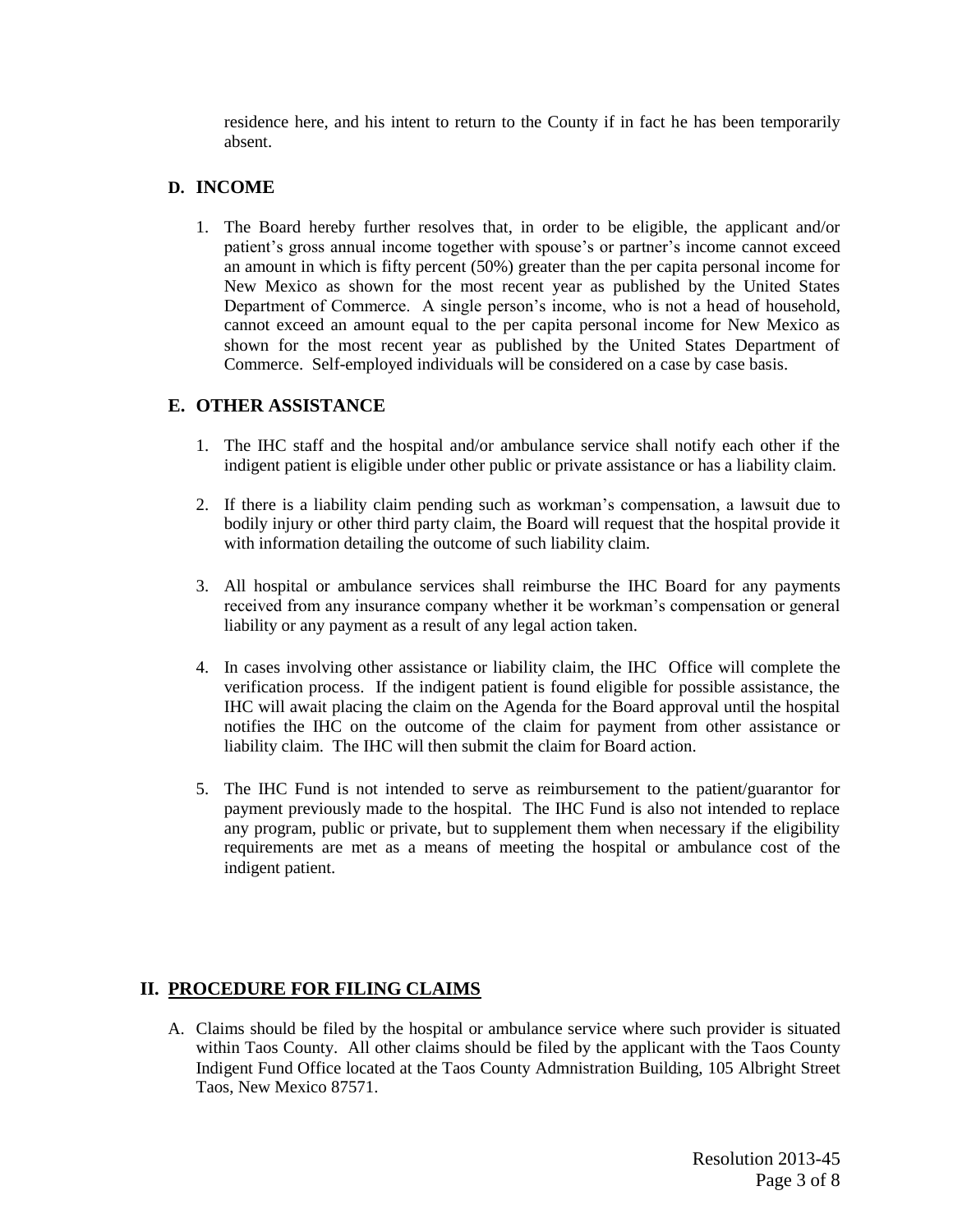- B. Claims shall be filed separately for each patient with itemized detail of costs.
- C. Accompanying each claim shall be an Indigent Fund Health Care Application and a verified statement of qualification signed by the patient or guardian or, if the patient is a minor, by the parent or person having his or her custody. The application and verified statement shall state that the patient qualifies under the provisions of the Act as an indigent patient and is unable to pay the cost of the care administered and it shall list all assets owned by the patient or by any persons legally responsible for his or her care, and all income received during the preceding calendar year or twelve (12) month period. The application and verified statement shall constitute an oath of the person signing it, and any false statement made knowingly in the application and verified statement shall constitute a felony. Applications and verified statements are valid for one (1) year, provided that each claim submitted after the initial claim is accompanied by a sworn statement declaring that the information provided in the initial application and verified statement has not changed.
- D. The initial claim must be filed within six (6) months following the completion of the hospital care. At the discretion of the Board, such six (6) month requirement may be extended an additional ninety (90) days if documentation is provided justifying that the claim was submitted after the six (6) months due to circumstances beyond the control of the claimant.
- E. Before a claim will be considered for payment, the hospital, health care provider, funeral home and/or ambulance service must furnish the Board with the following data and financial information:
	- a. Completion of a Taos County Indigent Hospital/Ambulance/Burial/Health Care Provider statement along with an itemized billing verifying the services rendered.
	- b. Proof that such non-profit hospital, health care provider, funeral home or ambulance service is licensed under the laws of the State.
	- c. Vendor/Taxpayer Information sufficient for certification by IHC.
- F. Only actual non-profit hospital or ambulance costs in the State of New Mexico will be considered for payment. An out-of-state hospital must be located within 100 miles of Taos County to be eligible for consideration of a claim. Costs shall be determined in accordance with the statutory formula as set forth in Paragraph III below.

#### **III. PAYMENT OF CLAIMS**

- A. In-Patient Claims: Payments to healthcare providers will be paid at the Diagnostic Related Group (DRG) reimbursement rate.
	- B. Out-Patient claims: Payments to healthcare providers will be paid at the Medicaid feefor-service reimbursement rate. Claims for outpatient services less than \$200.00 will not be considered for payment. Individual out-patient service claims of less than \$200.00 cannot be combined to exceed the \$200.00 limitation.
	- C. The actual amount of claims per person may not exceed \$20,000.00 in any fiscal year. Under extraordinary circumstances, and if sufficient funds are available, the Board may approve an exception to this payment limit.
	- D. Ambulance claims will be paid at the New Mexico Statewide Ambulance Tariff, Docket No. 08-00060-TR-R, or as otherwise amended.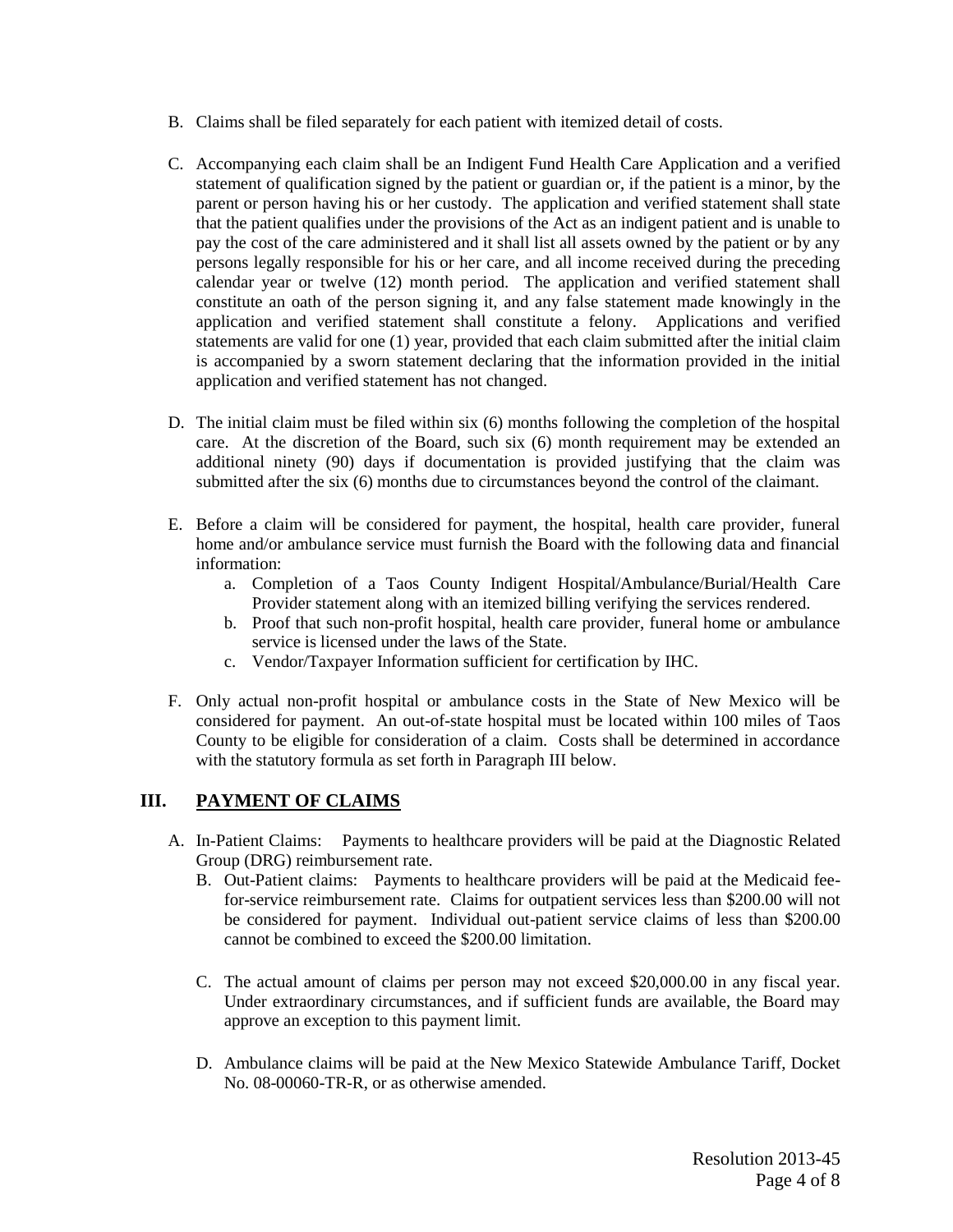- E. Childbirth costs will be paid up to the \$20,000.00 cap based upon the payment schedule listed on Item A above. Such payments shall be limited to two (2) such admissions for any one indigent person during her lifetime.
- F. Hospitalization claims for alcohol or drug abuse treatment is limited to \$20,000.00 of inpatient or outpatient treatment per patient's lifetime. Payment shall not exceed thirty (30) days of hospitalization care or service, unless a showing for good cause can be made to the Board as to the additional treatment and, in its discretion, the Board approves such additional payment.
- G. Medicare Deductibles, Insurance Deductibles and Co-Insurances. In cases where a patient is eligible for Medicare or Health Insurance, Medicare/Insurance Deductibles and/or their Co-Insurances will be paid at 100%.
- H. Unclaimed Burial Claims. To the extent that a deceased person is unclaimed, the burial or cremation expenses shall be paid by the County's Indigent Hospital Claims Fund in an amount not to exceed six hundred dollars (\$600.00) for the burial or cremation of any adult or minor as provided in Section 24-13-3, NMSA 1978. Burial or cremation of unclaimed deceased persons will alternate among funeral homes within Taos County.
- I. Claims which are approved shall be paid in accordance with the following priorities: Whenever the balance of the fund is inadequate to pay all qualified claims as they come due, the claims of in-state hospitals providing acute medical care shall have priority for payment over all other claims regardless of the dates the other claims were submitted (See N.M.S.A. 1978 Comp. Section 27-5-13, Indigent Claims Act).
- J. To the extent authorized by the Indigent Claims Act, the payment of any claim on behalf of an indigent patient creates a preferred claim in favor of the County against the estate of the indigent patient and a lien against all real property or interest in real property vested in or later acquired by the indigent patient or any person legally responsible for his debts for the amount of the payment made, without interest. Proceeds recovered from such claims shall be placed into the fund. (See N.M.S.A. 1978 Comp. Section 27-5-14, Indigent Claims Act).
- K. Payment for prescription medication associated with covered medical care is limited to generic or equivalent medication, if available, prescribed by the healthcare provider that is either contracted by Taos County or included on the actual hospital/ambulance/health care provider billing for those services provided for in this Resolution, as amended.

# **IV. OTHER EXCLUSIONS**

- A. Claims for reimbursement under the provisions of the Act will be excluded if the injury requiring hospitalization or ambulance service is the result of any conduct or activity which constitutes criminal conduct. If there are any questions on this issue, any payment will await the final determination by the District Attorney of any potential criminal charge.
- B. Elective surgery will not be considered for payment.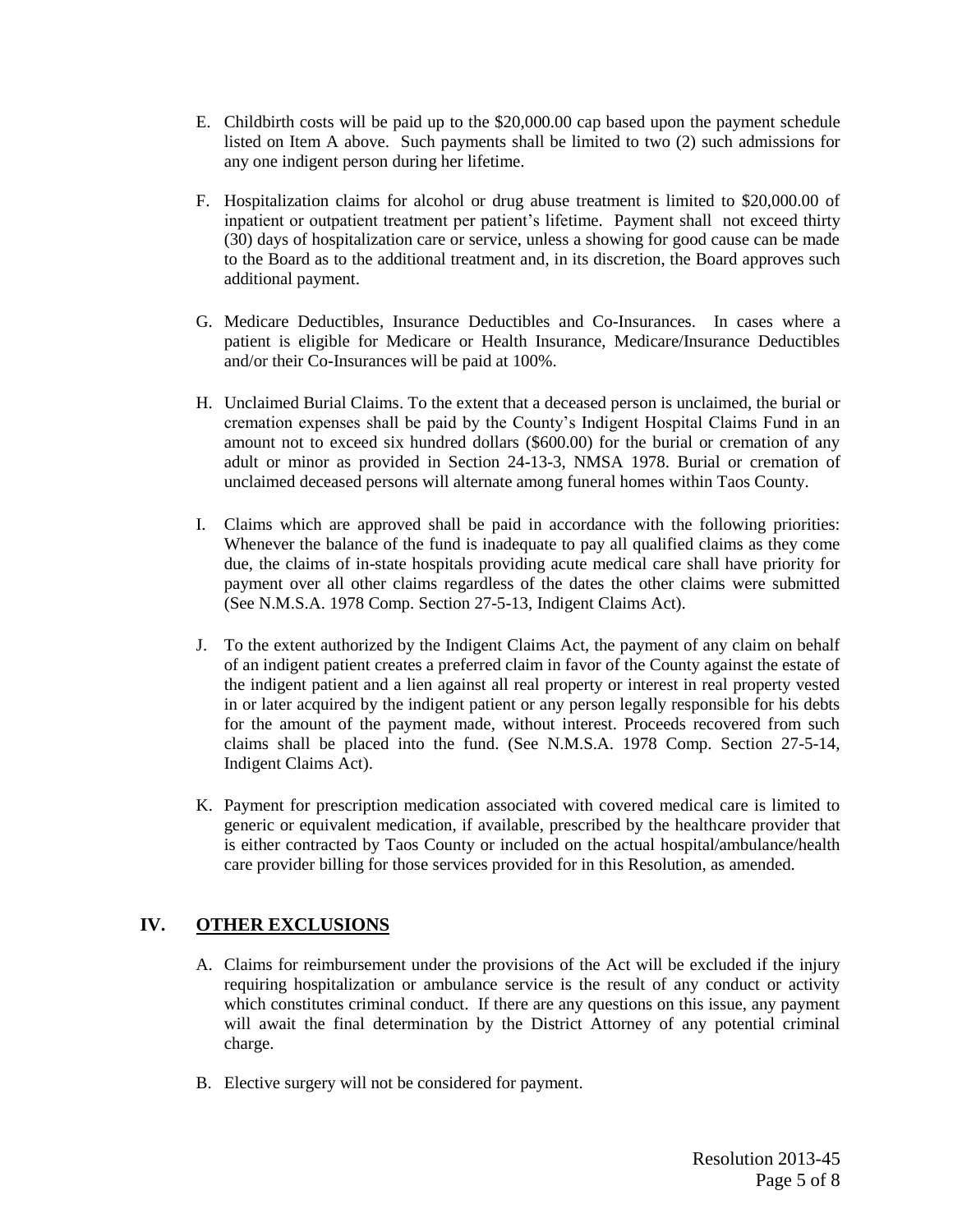- C. The Indigent Fund does not pay doctors (physicians), dentists, radiologists, anesthesia or prescriptions, unless included in the actual hospital, health care provider and ambulance billing, not billed separately by another Provider.
- D. The Board shall not pay any costs when the patient has been determined by the Human Services Department to be eligible for medical assistance from that department.

#### **V. REQUEST FOR RECONSIDERATION OF A DENIED CLAIM**

If an Applicant has been denied Taos County Indigent Fund assistance, the Applicant must submit a letter to the IHC Office within fifteen (15) days of receipt of the decision explaining why the application should be reconsidered. The Board will consider the request for reconsideration and will notify the Applicant of its decision in writing within thirty (30) days.

### **VI. RIGHTS AND DUTIES OF PROVIDERS**

- A. Providers shall comply with the standards of the federal Health Insurance Portability and Accountability Act (HIPAA) of 1996, when applicable.
- B. The Provider must provide proof that it is licensed under the laws of this State or any State or other governmental entity in which the health care provider operates.
- C. The Provider staff will verify the applications by gathering documentation for the information given on the application form. All claims will be submitted to the IHC Staff for review and determination of eligibility.
- D. The amount(s) approved for payment from the IHC Funds shall be accepted and deemed by the Provider as payment in full. Any collection action by the Provider or its Agent against the patient for any portion of the bill not covered by IHC Funds is strictly prohibited.

### **VII. IHC STAFF RESPONSIBILITIES AND CONFIDENTIALITY**

- A. The IHC Staff shall comply with the standards of the federal Health Insurance Portability and Accountability Act (HIPAA) of 1996, when applicable.
- B. The IHC Staff will retain computerized case records for a period of not less than five (5) years.
- C. The IHC Staff will request from the Finance Department a warrant for payment of approved claims on a monthly basis.

#### **CONCLUSION**

Completion of the application and declaration statement is the first step in the determination of eligibility to receive assistance from the Taos County Indigent Hospital Claims Board. Applications can be obtained from the Taos County Indigent Fund Office located at the Taos CountyAdministration Building, 105 Albright Street Taos, New Mexico 87571, the Taos County website, taoscounty.org, and Holy Cross Hospital, 1397 Weimer Road, Taos, New Mexico 87571. Office hours are from 8:00 a.m. to 5:00 p.m., Monday thru Friday, closed through the noon hour.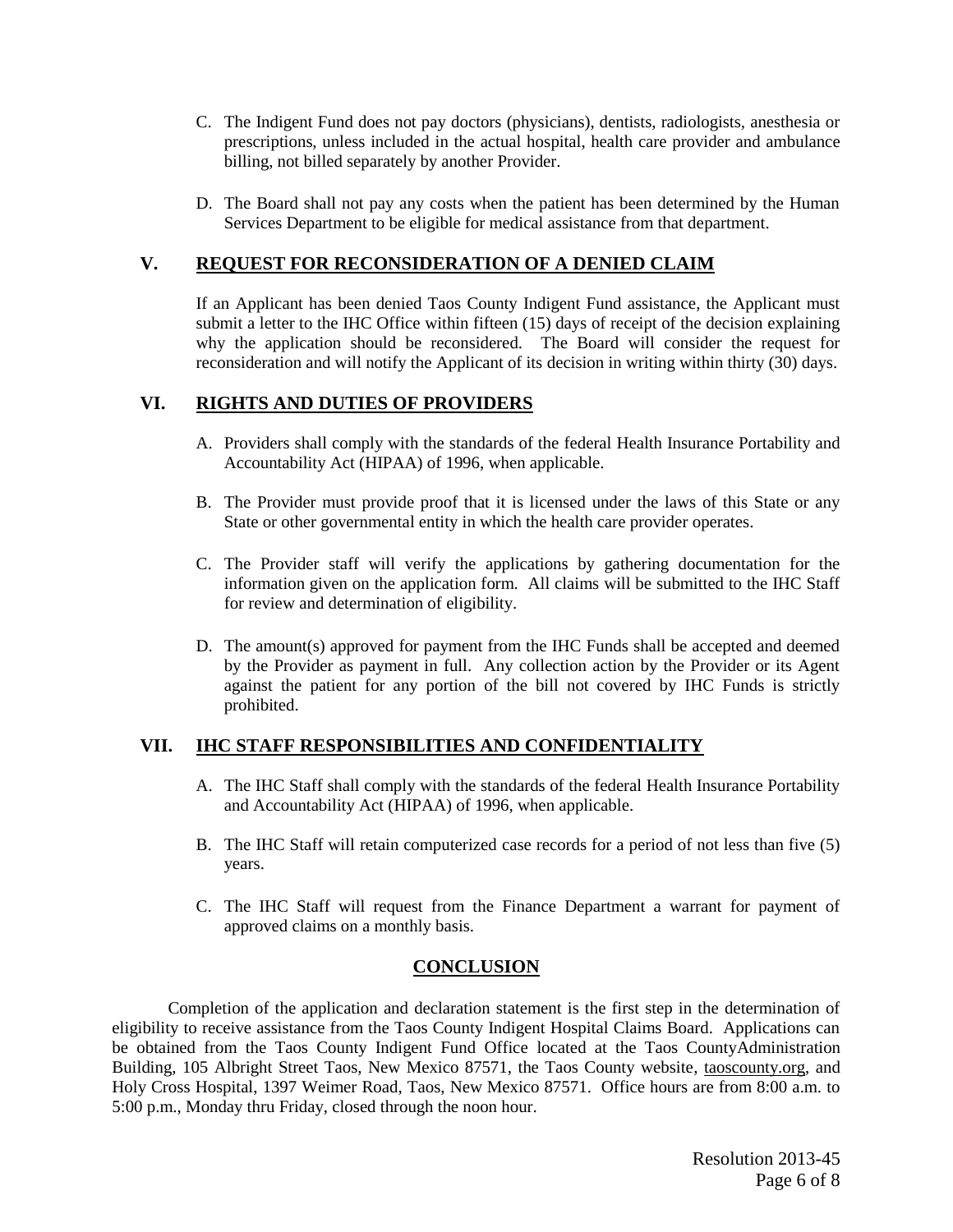The application and verified statement must be filed by the applicant with the agency providing the care. Following completion of the application, an itemized claim and declaration of indigence is requested from the agency providing the care. When the itemized claim is received from the hospital, ambulance provider, health care provider or funeral home, the IHC Staff will review and verify that all information is contained in the application. The applicant may be required to provide additional information and/or documents to determine eligibility. The IHC Staff will notify the applicant if additional information is needed. Failure to cooperate with the investigation may be grounds for denial.

When the investigation and verification of all information is complete, a list of claim(s) identifying each patient by a numbering system and setting forth how each patient qualified under the income eligibility requirements, as well as the amount(s) claimed, will be presented to the Board at a regularly scheduled meeting for its review and disposition. The applicant will be notified promptly by mail of the Board's decision. The Taos County Board of Commissioners may, from time to time, amend, delete, or otherwise change the provisions contained herein. Any such changes, deletions or amendments are to be given the same full force and effect as if set out in this resolution. If there are any discrepancies between any subsequent changes, deletions, amendments and this resolution, the last to be implemented shall control.

**BE IT FURTHER RESOLVED** that this Resolution shall be recorded upon adoption and shall become effective on September 4, 2013 at which time Taos County Resolution No. 2012-24 and any other past rules and regulations pertaining to the Taos County Indigent Hospital Claims Board are repealed.

#### **PASSED ADOPTED AND APPROVED THIS 4 th DAY OF SEPTEMBER, 2013.**

#### THE BOARD OF TAOS COUNTY COMISSIONERS

Daniel R. Barrone, Chairman

Approved as to legal form: Gabriel J. Romero Vice-Chairman

Robert J. Malone, County Attorney Larry Sanchez, Commissioner

Attest: